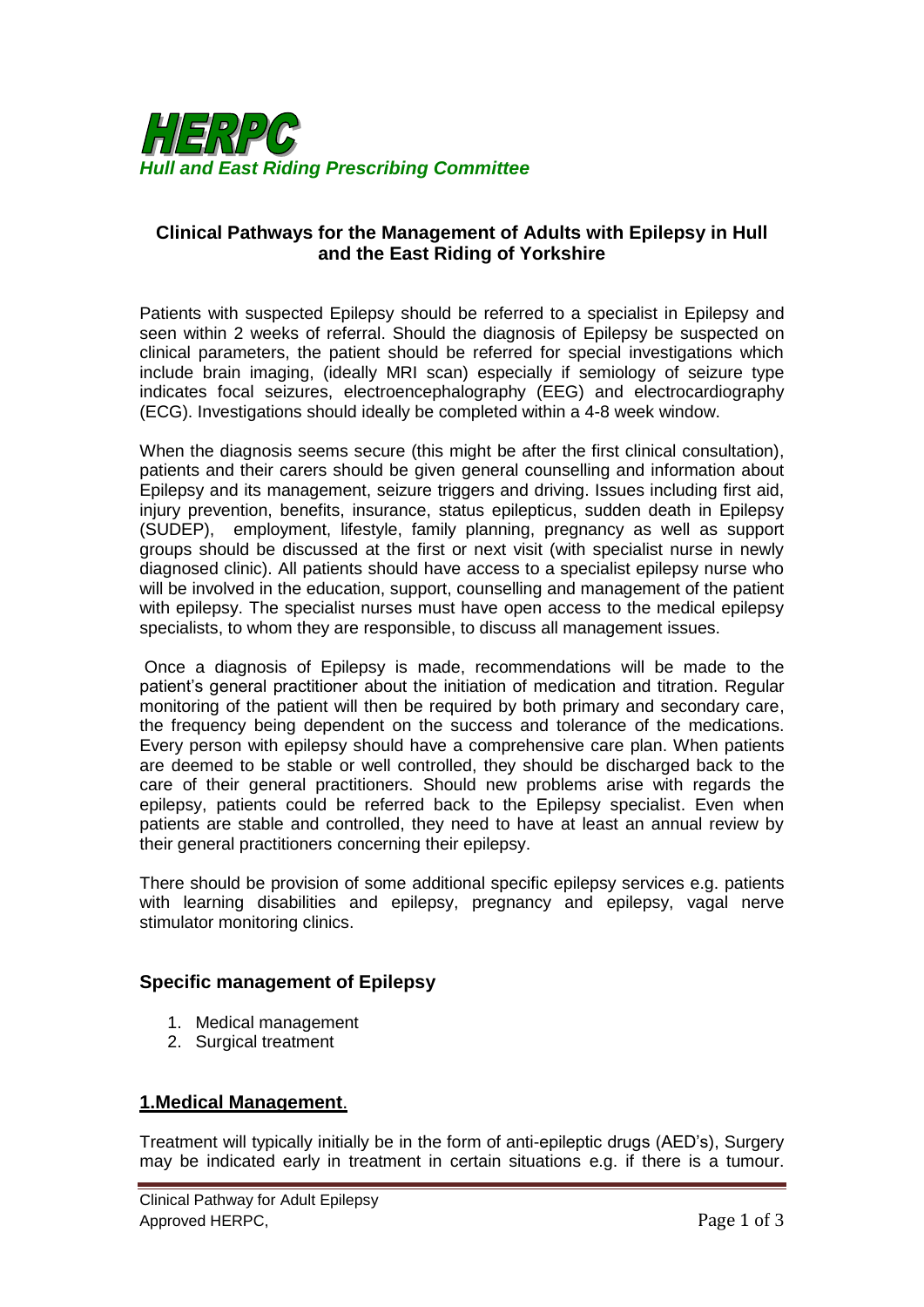Surgery may be considered later if there is a specific responsible lesion and drug treatment is not successful.

### Drug selection and management.

Based on the clinical assessment, it should usually be possible to establish the seizure type – focal seizures versus generalised seizures or if there is a specific epilepsy syndrome e.g. juvenile myoclonic epilepsy. The selection of the appropriate drug to be prescribed will depend primarily on the seizure type, syndrome and then secondarily on the patient profile including, age, sex, potential pregnancy, possible side effects, concurrent medications and coexistent illnesses. The aim would always to be to control seizures with monotherapy in the least effective dose to minimise potential drug side effects. Where combination therapy is prescribed, this should be "rational" - where drugs with different pharmacological effects are tried to have a more broad spectrum effect. On occasion additional drugs e.g. benzodiazepines can be prescribed on a "when required "basis", when the patient is likely to have an increased risk of seizures e.g. with stress, perimenstrually, peri-operatively or to halt clustering of seizures.

#### **Sodium Valproate should not be offered to women of child bearing potential unless other options are ineffective or not tolerated and the pregnancy prevention programme is in place. (see MHRA safety advice)**

Generalised tonic clonic seizures or Idiopathic generalised Epilepsy.

First line treatments to be considered include Sodium Valproate (in men), Levetiracetam and Lamotrigine. Second line treatment includes Topiramate, Zonisamide, Clobazam, Clonazepam

Other treatments include Ethosuximide (for typical absence seizures), Piracetam (for myoclonic seizures), Phenobarbital, Rufinamide (for Lennox Gastaut syndrome) and Stiripentol for Dravet Syndrome.

CBD (Cannabadiol) is licensed for use only in individuals with confirmed Lennox Gastaut and Dravet Syndromes and have intractable epilepsy (as per NICE TAs).

#### Focal seizures

First line treatments include Lamotrigine, Carbamazepine and Levetiracetam.

Second line treatments include Oxcarbazepine, Sodium Valproate, Topiramate, Clobazam, gabapentin (class C controlled substance)

Other treatments include Brivaracetam, Eslicarbazepine, Lacosamide, Perampanel, Phenobarbitone, Phenytoin, Pregabalin (class C controlled substance) and Zonisamide.

## **2. Surgical Treatments**

Surgical treatments include respective surgery and insertion of Vagal Nerve stimulator. There are various surgical procedures available for different indications – to remove an abnormal epileptiform focus or to prevent focal seizures from becoming generalised. These treatments are usually reserved for refractory Epilepsies - if there